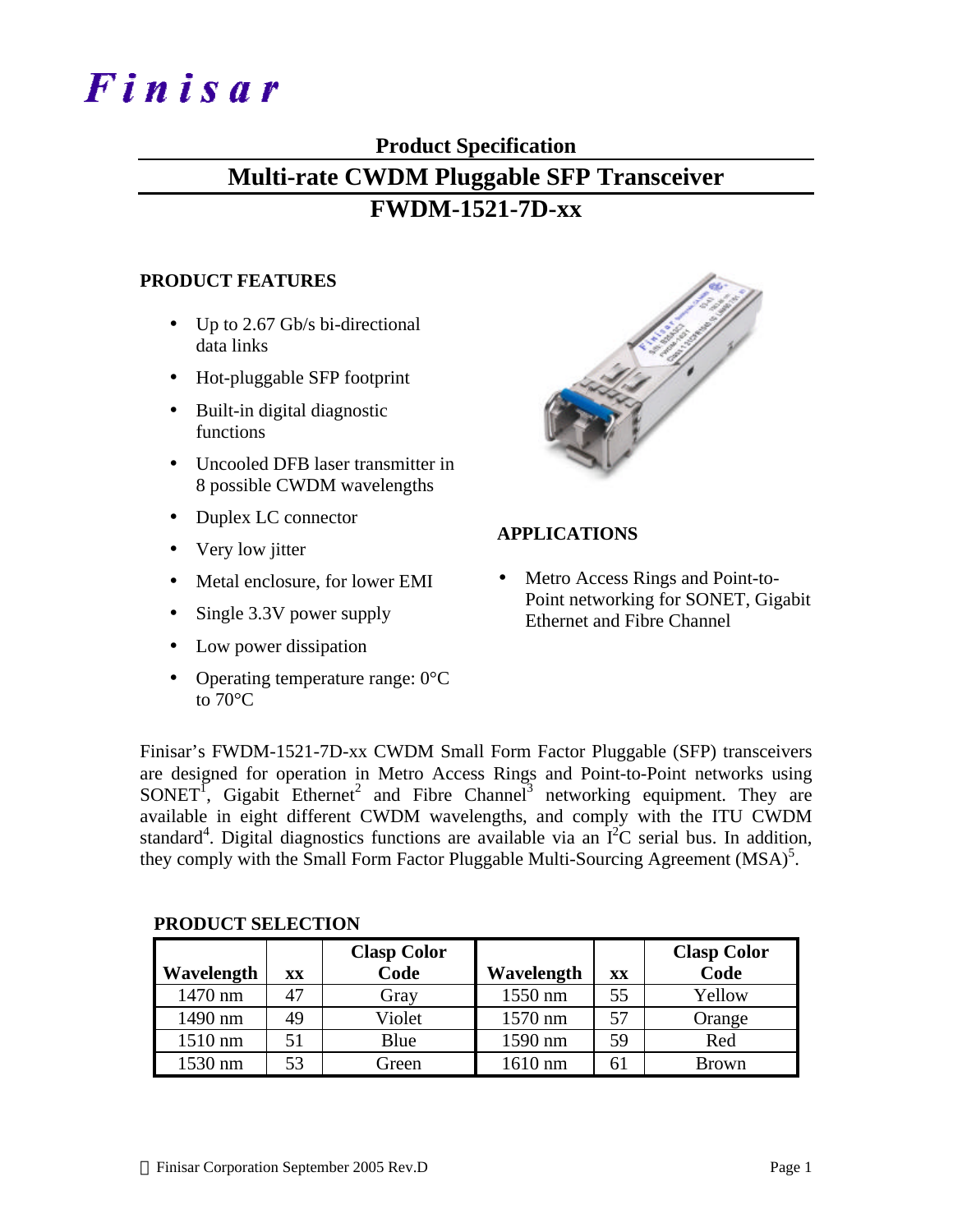#### **I. Pin Descriptions**

| Pin            | <b>Symbol</b>               | <b>Name/Description</b>                                               | Ref.           |
|----------------|-----------------------------|-----------------------------------------------------------------------|----------------|
|                | $\rm V_{EET}$               | Transmitter Ground (Common with Receiver Ground)                      |                |
| $\overline{2}$ | $T_{FAULT}$                 | Transmitter Fault. Not supported.                                     |                |
| 3              | $T_{\rm DIS}$               | Transmitter Disable. Laser output disabled on high or open.           | $\overline{c}$ |
| $\overline{4}$ | $MOD_$ DEF(2)               | Module Definition 2. Data line for Serial ID.                         | 3              |
| 5              | $MOD_$ <del>DEF</del> $(1)$ | Module Definition 1. Clock line for Serial ID.                        | 3              |
| 6              | $MOD_$ DEF $(0)$            | Module Definition 0. Grounded within the module.                      | 3              |
| 7              | <b>Rate Select</b>          | No connection required                                                | 4              |
| 8              | LOS                         | Loss of Signal indication. Logic 0 indicates normal operation.        | 5              |
| 9              | $\rm V_{EER}$               | Receiver Ground (Common with Transmitter Ground)                      |                |
| 10             | $\rm V_{\rm EER}$           | Receiver Ground (Common with Transmitter Ground)                      |                |
| 11             | $\rm V_{EER}$               | Receiver Ground (Common with Transmitter Ground)                      |                |
| 12             | $RD-$                       | Receiver Inverted DATA out. AC Coupled                                |                |
| 13             | $RD+$                       | Receiver Non-inverted DATA out. AC Coupled                            |                |
| 14             | $\rm V_{EER}$               | Receiver Ground (Common with Transmitter Ground)                      |                |
| 15             | $V_{CR}$                    | Receiver Power Supply                                                 |                |
| 16             | $V_{CCT}$                   | <b>Transmitter Power Supply</b>                                       |                |
| 17             | $V_{EET}$                   | Transmitter Ground (Common with Receiver Ground)                      |                |
| 18             | $TD+$                       | Transmitter Non-Inverted DATA in. $100$ ohm termination between $TD+$ |                |
|                |                             | and TD-, AC Coupled thereafter.                                       |                |
| 19             | TD-                         | Transmitter Inverted DATA in. See TD+                                 |                |
| 20             | $V_{EET}$                   | Transmitter Ground (Common with Receiver Ground)                      |                |

#### Notes:

#### **1. Circuit ground is internally isolated from chassis ground.**

- 2. Laser output disabled on  $T_{DIS} > 2.0V$  or open, enabled on  $T_{DIS} < 0.8V$ .
- 3. Should be pulled up with 4.7k 10kohms on host board to a voltage between 2.0V and 5.5V. MOD\_DEF(0) pulls line low to indicate module is plugged in.
- 4. Finisar 2x receiver achieves simultaneous 1x and 2x operation without active control.
- 5. LOS is open collector output. Should be pulled up with 4.7k 10kohms on host board to a voltage between 2.0V and 5.5V. Logic 0 indicates normal operation; logic 1 indicates loss of signal.



**Diagram of Host Board Connector Block Pin Numbers and Names**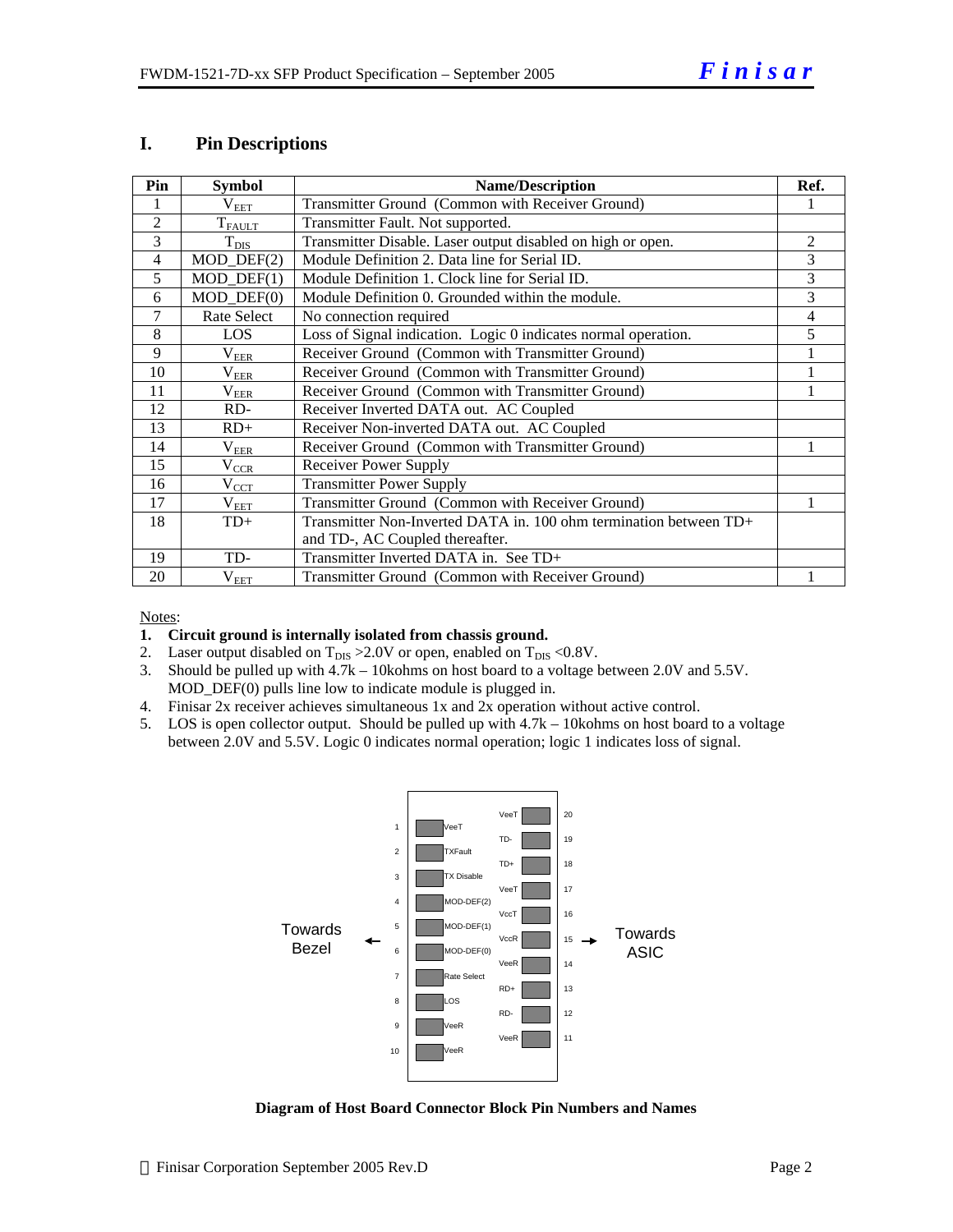#### **II. Absolute Maximum Ratings**

| <b>Parameter</b>                  | Svmbol | Min   | <b>Typ</b> | <b>Max</b> | Unit   | Ref. |
|-----------------------------------|--------|-------|------------|------------|--------|------|
| Maximum Supply Voltage            | Vcc    | -0.5  |            |            |        |      |
| Storage Temperature               |        | $-40$ |            |            | $\sim$ |      |
| <b>Case Operating Temperature</b> | OP     |       |            |            | $\sim$ |      |

## **III. Electrical Characteristics**  $(T_{OP} = 0 \text{ to } 70 \text{ °C}, V_{CC} = 3.15 \text{ to } 3.60 \text{ Volts})$

| <b>Parameter</b>                    | <b>Symbol</b>         | Min                | <b>Typ</b> | <b>Max</b>   | Unit      | Ref.           |
|-------------------------------------|-----------------------|--------------------|------------|--------------|-----------|----------------|
| <b>Supply Voltage</b>               | Vcc                   | 3.15               |            | 3.60         | V         |                |
| <b>Supply Current</b>               | Icc                   |                    | 200        | 300          | mA        |                |
| <b>Transmitter</b>                  |                       |                    |            |              |           |                |
| Input differential impedance        | $R_{in}$              |                    | 100        |              | Ω         | 1              |
| Single ended data input swing       | Vin, pp               | 250                |            | 1200         | mV        |                |
| <b>Transmit Disable Voltage</b>     | $\rm V_{D}$           | $Vec - 1.3$        |            | Vcc          | V         |                |
| <b>Transmit Enable Voltage</b>      | $\rm V_{EN}$          | Vee                |            | $Vee+0.8$    | V         | $\overline{2}$ |
| <b>Transmit Disable Assert Time</b> |                       |                    |            | 10           | <b>us</b> |                |
| <b>Receiver</b>                     |                       |                    |            |              |           |                |
| Single ended data output swing      | Vout,pp               | 250                |            | 800          | mV        | 3              |
| Data output rise time               | ւբ                    |                    | 100        | 175          | <b>DS</b> | $\overline{4}$ |
| Data output fall time               | tr                    |                    | 100        | 175          | ps        | $\overline{4}$ |
| <b>LOS</b> Fault                    | $V_{LOS\_fault}$      | $\text{Vcc} - 0.5$ |            | $Vec_{HOST}$ | V         | 5              |
| <b>LOS Normal</b>                   | $V_{\text{LOS norm}}$ | Vee                |            | $Vee+0.5$    | V         | 5              |
| Power Supply Rejection              | <b>PSR</b>            | 100                |            |              | mVpp      | 6              |

Notes:

1. Connected directly to TX data input pins. AC coupled thereafter.

2. Or open circuit.

- 3. Into 100 ohms differential termination.
- 4. 20% to 80 %
- 5. Loss Of Signal is LVTTL. Logic 0 indicates normal operation; logic 1 indicates no signal detected.
- 6. Receiver sensitivity is compliant with power supply sinusoidal modulation of 20 Hz to 1.5 MHz up to specified value applied through the recommended power supply filtering network.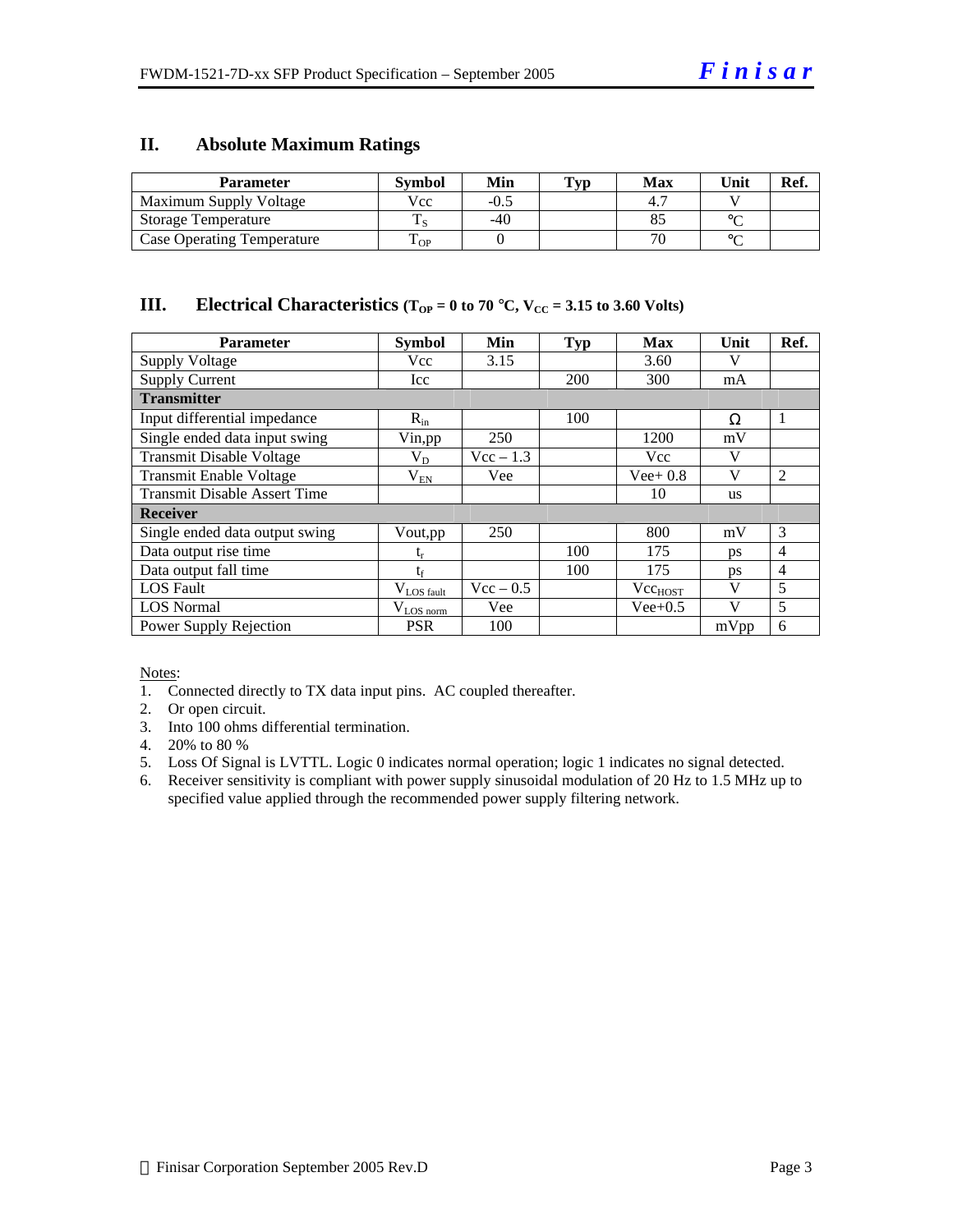## **IV. Low Speed Signals**

| Parameter                  | <b>Symbol</b> | Min   | Typ            | <b>Max</b> | <b>Units</b> | Notes/Conditions                                                                                                                                   |
|----------------------------|---------------|-------|----------------|------------|--------------|----------------------------------------------------------------------------------------------------------------------------------------------------|
| <b>RX LOS Assert Level</b> |               | $-30$ |                |            | dBm          |                                                                                                                                                    |
| RX_LOS Deassert Level      |               |       |                | $-19$      | dBm          |                                                                                                                                                    |
| RX_LOS Hysteresis          |               | 0.5   | $\overline{2}$ |            | dB           |                                                                                                                                                    |
| RX_LOS Assert Delay        | t_loss_on     |       |                | 100        | $\mu$ sec    | From detection of loss of signal<br>to assertion of RX_LOS                                                                                         |
| RX_LOS Negate Delay        | t_loss_off    |       |                | 100        | usec         | From detection of presence of<br>signal to negation of RX_LOS                                                                                      |
| TX_DISABLE Assert Time     | t off         |       |                | 10         | $\mu$ sec    | Rising edge of TX_DISABLE to<br>fall of output signal below 10%<br>of nominal                                                                      |
| TX_DISABLE Negate Time     | t on          |       |                | 1000       | $\mu$ sec    | Falling edge of TX_DISABLE<br>to rise of output signal above<br>90% of nominal. Time<br>indicated is under steady-state<br>temperature conditions. |
| TX DISABLE Reset Time      | t reset       | 10    |                |            | usec         | TX DISABLE HIGH before<br>TX_DISABLE set LOW                                                                                                       |
| TX_FAULT Assert            |               |       |                | 100        | usec         | From fault to assertion of<br><b>TX FAULT</b>                                                                                                      |
| <b>Initialization Time</b> |               |       |                | 300        | usec         | From power on to negation of<br>TX_FAULT using<br>TX DISABLE                                                                                       |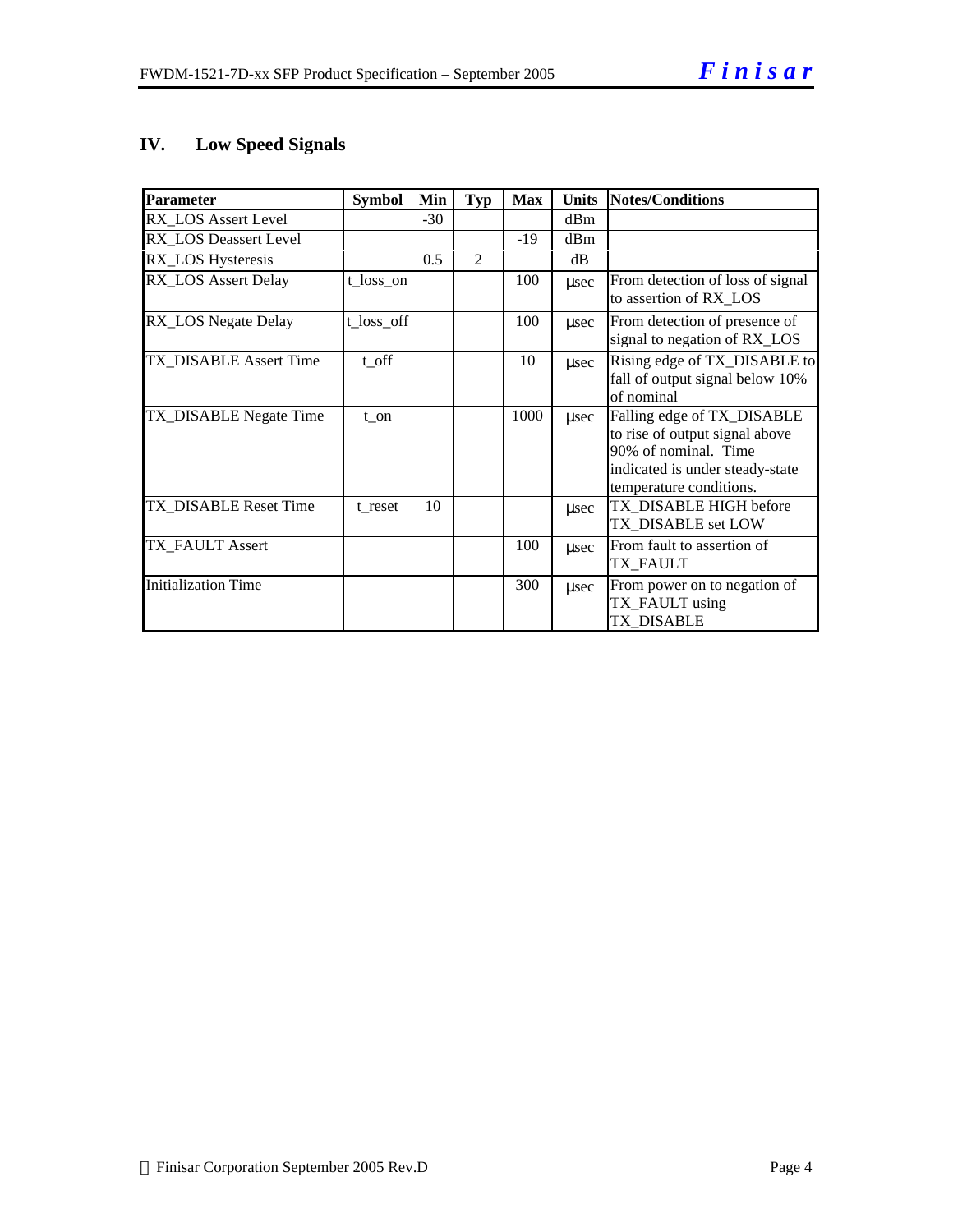| <b>Parameter</b>                     | <b>Symbol</b>        | Min       | <b>Typ</b> | <b>Max</b> | Unit     | Ref.           |
|--------------------------------------|----------------------|-----------|------------|------------|----------|----------------|
| <b>Transmitter</b>                   |                      |           |            |            |          |                |
| Output Opt. Pwr (EOL)                | $P_{OUT}$            | $\Omega$  |            | $+5$       | dBm      | $\overline{2}$ |
| Optical Wavelength                   | λ                    | $(X-6.5)$ | $(X+1)$    | $(X+6.5)$  | nm       | 3              |
| Wavelength Temperature Dependence    |                      |           | 0.08       | 0.125      | $nm$ /°C |                |
| Spectral Width                       | $\Delta\lambda_{20}$ |           |            |            | nm       | $\overline{4}$ |
| <b>Optical Extinction Ratio</b>      | ER                   | 8.2       |            |            | dB       | 5              |
| Sidemode Suppression Ratio           | SMSR <sub>min</sub>  | 30        |            |            | dB       |                |
| <b>Optical Rise/Fall Time</b>        | $t_r / t_f$          |           |            | 180        | ps       | 6              |
| <b>RIN</b>                           | <b>RIN</b>           |           |            | $-120$     | dB/Hz    |                |
| <b>Transmitter Jitter Generation</b> |                      |           |            | 75         | mUI      | $\overline{7}$ |
| Dispersion Penalty at 50 km          |                      |           |            | 1.5        | dB       | 8              |
| <b>Receiver</b>                      |                      |           |            |            |          |                |
| <b>Optical Input Power</b>           | $P_{in}$             | $-20$     |            | $\Omega$   | dBm      | 9              |
| <b>Optical Input Wavelength</b>      | $\lambda_{\rm C}$    | 1450      |            | 1620       | nm       |                |
| <b>Receiver Jitter Generation</b>    |                      |           |            | 75         | mUI      | $\overline{7}$ |
| <b>Optical Return Loss</b>           |                      | 27        |            |            | dB       |                |

## **V. Optical Characteristics (T<sub>OP</sub>** = 0 to 70 °C,  $V_{CC}$  = 3.15 to 3.60 Volts)

Notes:

1. Parameters are specified over temperature and voltage, at end of life unless otherwise noted.

2. Class 1 Laser Safety per FDA/CDRH and IEC-825-1 regulations.

- 3. Over case temperature of 0 to 70 °C. The Transmitter Center Wavelength "X" is as specified by the customer. The current available wavelengths are: 1470, 1490, 1510, 1530, 1550, 1570, 1590, and 1610 nm. Please see the "Product Selection" section on page 1.
- 4. Full width, -20dB from peak.

5. Measured filtered, at 2.488 Gb/s. Min represents worst-case ER over temperature and at end of life.

- 6. Unfiltered, 20% to 80%.
- 7. Measured per GR-253<sup>2</sup> section 5.6 for OC-48 B.
- 8. SMF-28 fiber used. 60kms represents 1200ps/nm at 1610nm. Measured at 2.488Gb/s with a PRBS  $2^{23}$ -1 pattern at a BER<10<sup>-12</sup>.
- 9. P<sub>in</sub> represents the range of input powers where BER<10<sup>-12</sup>. P<sub>in</sub> is valid over all data rates specified in Section IV.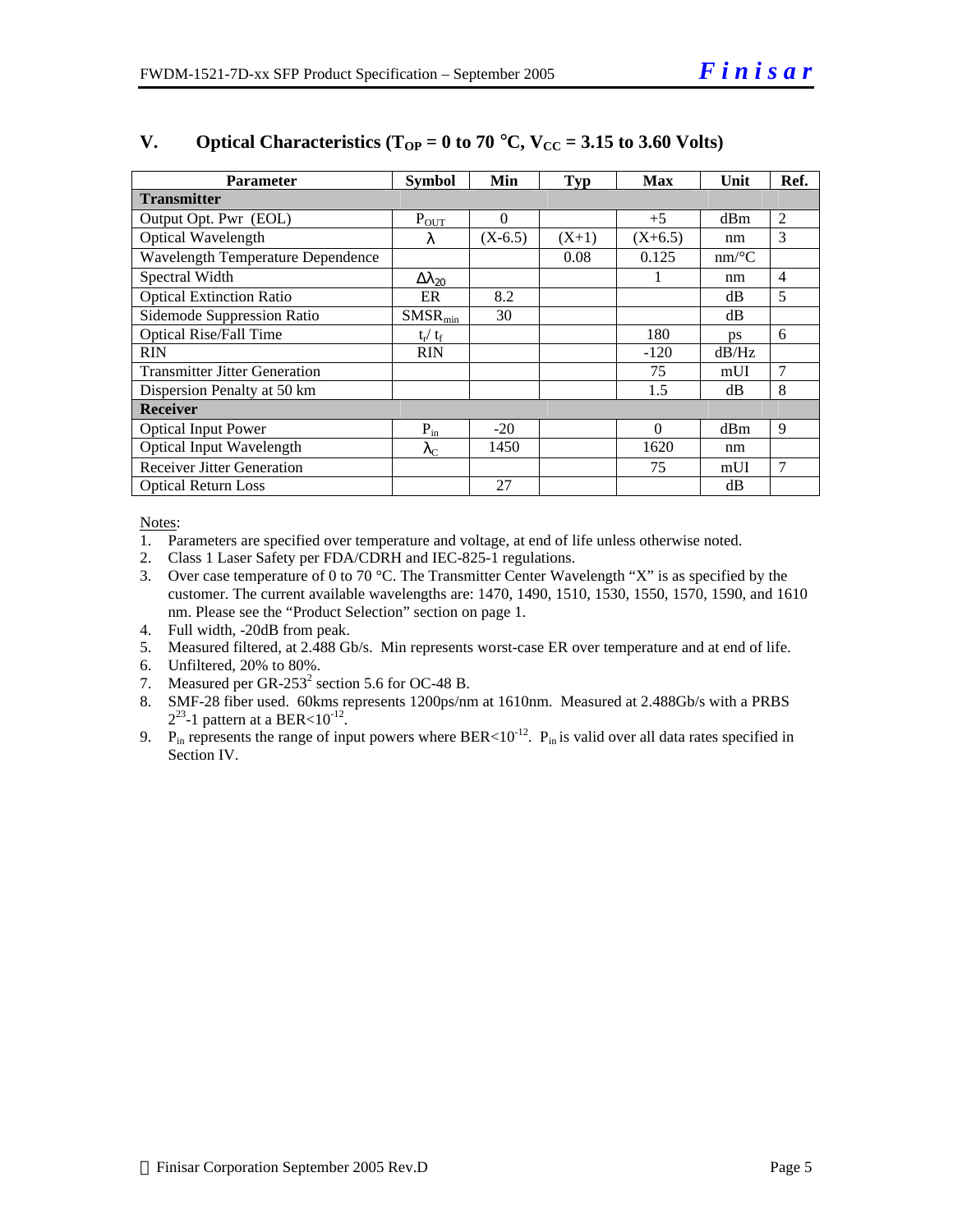## **VI. General Specifications**

| <b>Parameter</b>  | <b>Symbol</b> | Min      | Typ | <b>Max</b> | <b>Units</b> | Ref.                                 |
|-------------------|---------------|----------|-----|------------|--------------|--------------------------------------|
| Data Rate         | <b>BR</b>     | $0.155*$ |     | 2.67       |              | Gb/sec   $^*OC-3/12$ compatible. Not |
|                   |               |          |     |            |              | compliant $w/$ all OC-3/12           |
|                   |               |          |     |            |              | specifications, such as min ER       |
|                   |               |          |     |            |              | .(OC-48 compliance takes             |
|                   |               |          |     |            |              | precedence)                          |
| Total Link Budget |               | 20       | 22  |            | dВ           | 2.488 Gb/s, BER < $10^{-12}$         |
|                   |               |          |     |            |              | w/ PRBS $2^{23}$ -1. Does not        |
|                   |               |          |     |            |              | include dispersion penalty           |

## **VII. Environmental Specifications**

| <b>Parameter</b>                  | Svmbol               | Min | $\mathbf{T}_{\mathbf{V}\mathbf{p}}$ | Max | <b>Units</b> | Ref. |
|-----------------------------------|----------------------|-----|-------------------------------------|-----|--------------|------|
| <b>Case Operating Temperature</b> | Ē<br>$\mathbf{L}$ OD |     |                                     | 70  | $\sim$       |      |
| Storage Temperature               | ⊥ sto                | -40 |                                     |     | $\sim$       |      |

## **VIII. Regulatory Compliance**

Finisar CWDM SFP transceivers are Class 1 Laser Products. They are certified per the following standards:

| <b>Feature</b>           | Agency          | <b>Standard</b>        |
|--------------------------|-----------------|------------------------|
| Laser Eye Safety         | <b>FDA/CDRH</b> | CDRH and IEC-825       |
|                          |                 | Class 1 Laser Product. |
|                          |                 | See Note 1             |
| Laser Eye Safety         | TÜV             | EN 60950               |
|                          |                 | EN 60825-1             |
|                          |                 | EN 60825-2             |
| <b>Electrical Safety</b> | CSA             | <b>CLASS 3862.07</b>   |
|                          |                 | <b>CLASS 3862.87</b>   |

Note 1: Complies with FDA performance standards for laser products except for deviations pursuant to Laser Notice No. 50, dated July 26, 2001.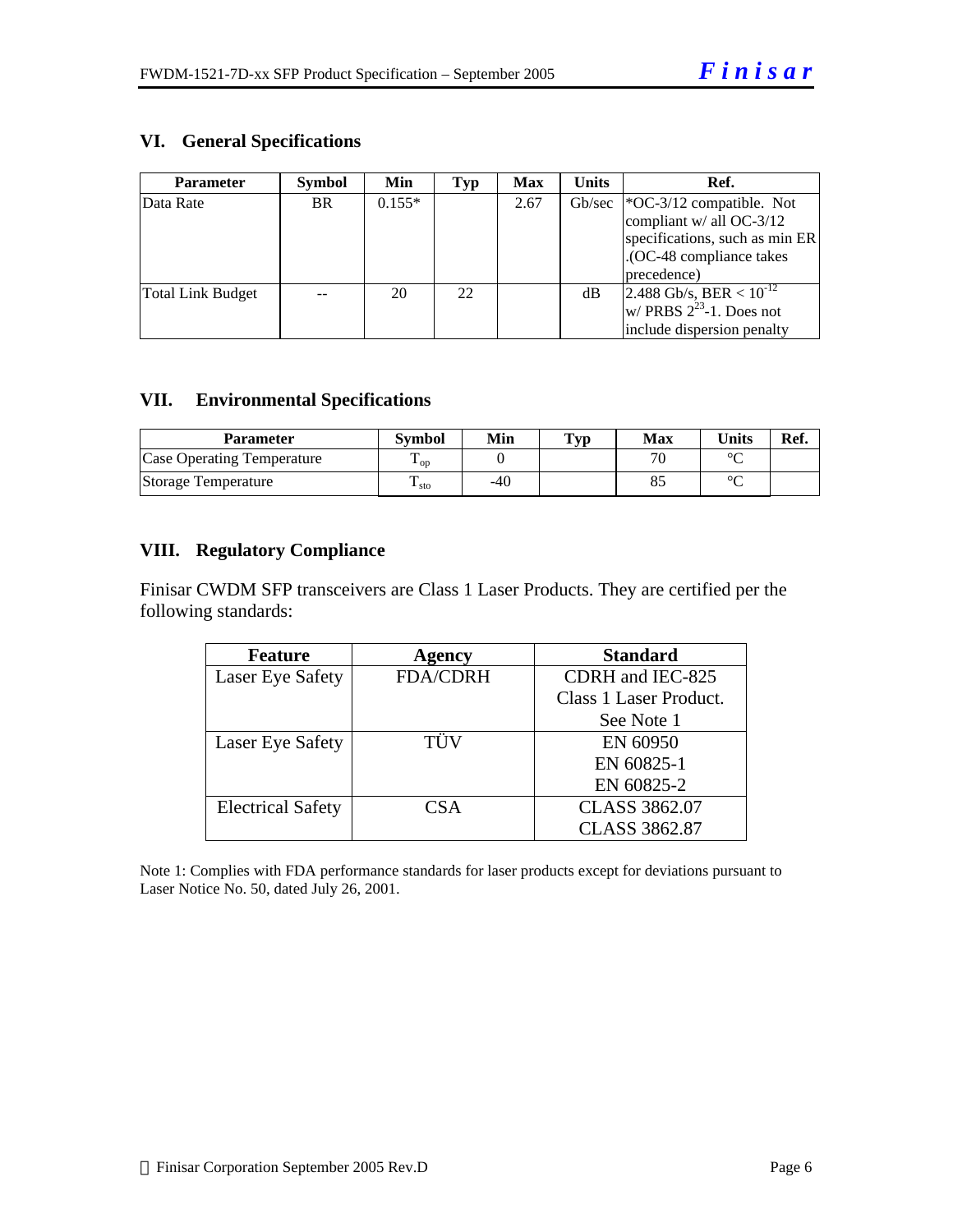## **IX. Digital Diagnostic Functions**

All Finisar SFPs support the 2-wire serial communication protocol outlined in the SFP  $MSA<sup>5</sup>$ . These SFPs use an Atmel AT24C01A 128 byte  $E<sup>2</sup>$ PROM with an address of A0h (see table below for  $E^2$ PROM contents). For details on interfacing with the  $E^2$ PROM, see the Atmel data sheet titled "AT24C01A/02/04/08/16 2-Wire Serial CMOS E<sup>2</sup>PROM."<sup>6</sup>

Finisar's CWDM SFPs also support extended diagnostic features as described in Finisar Applications Note AN-2030, "Digital Diagnostic Monitoring Interface for Optical Transceivers"<sup>7</sup> , and additional information is available in SFF standard titled: "Digital Diagnostic Monitoring Interface for Optical Transceivers<sup>8</sup> (SFF-8472 rev9.3). A controller IC that monitors system parameters such as laser current, module temperature, transmitter power, and received power is accessible at address A2H.

I2C clock speed, digital diagnostic accuracy and digital diagnostic range can be found in the table below. Values in the table represent the worst-case values over temperature, voltage, and life.

| <b>Parameter</b>             | <b>Symbol</b>            | Min      | Typ | <b>Max</b> | <b>Units</b>    | <b>Notes/Conditions</b>           |
|------------------------------|--------------------------|----------|-----|------------|-----------------|-----------------------------------|
| I <sup>2</sup> C Clock Speed |                          | $\theta$ |     | 100,000    | Hz              | Bus can be driven blind           |
| <b>Accuracy</b>              |                          |          |     |            |                 |                                   |
| <b>Internal Transceiver</b>  | $DD_{Temperature}$       | $-3$     |     | $+3$       | $\rm ^{\circ}C$ | Measured at controller IC         |
| Temperature                  | re                       |          |     |            |                 |                                   |
| Internal Transceiver         | $DD_{Voltage}$           | $-3$     |     | $+3$       | $\%$            | Measured at controller IC         |
| <b>Supply Voltage</b>        |                          |          |     |            |                 |                                   |
| Tx Bias Curent               | $DD_{Bias}$              | $-10$    |     | $+10$      | $\%$            |                                   |
| <b>Tx Output Power</b>       | $DD_{TxPower}$           | $-3$     |     | $+3$       | dB              | 100% tested in production         |
|                              |                          |          |     |            |                 | tested at room temp to $\pm 2$ dB |
| Received Average Power       | $\rm{DD}_{\rm{RxPower}}$ | $-3$     |     | $+3$       | dB              | 100% tested in production         |
|                              |                          |          |     |            |                 | tested at room temp to $\pm 2$ dB |
| Range                        |                          |          |     |            |                 |                                   |
| Internal Transceiver         | $DD_{Temperature}$       | -40      |     | 85         | $\rm ^{\circ}C$ |                                   |
| Temperature                  | re                       |          |     |            |                 |                                   |
| <b>Internal Transceiver</b>  | $\rm{DD}_{\rm{Voltage}}$ | 3.0      |     | 4.0        | V               |                                   |
| Supply Voltage               |                          |          |     |            |                 |                                   |
| Tx Bias Curent               | $DD_{Bias}$              | $\theta$ |     | 90         | mA              |                                   |
| <b>Tx Output Power</b>       | $DD_{TxPower}$           | $-10$    |     | 5          | dBm             |                                   |
| Received Average Power       | $DD_{RxPower}$           | $-23$    |     | $\Omega$   | dBm             |                                   |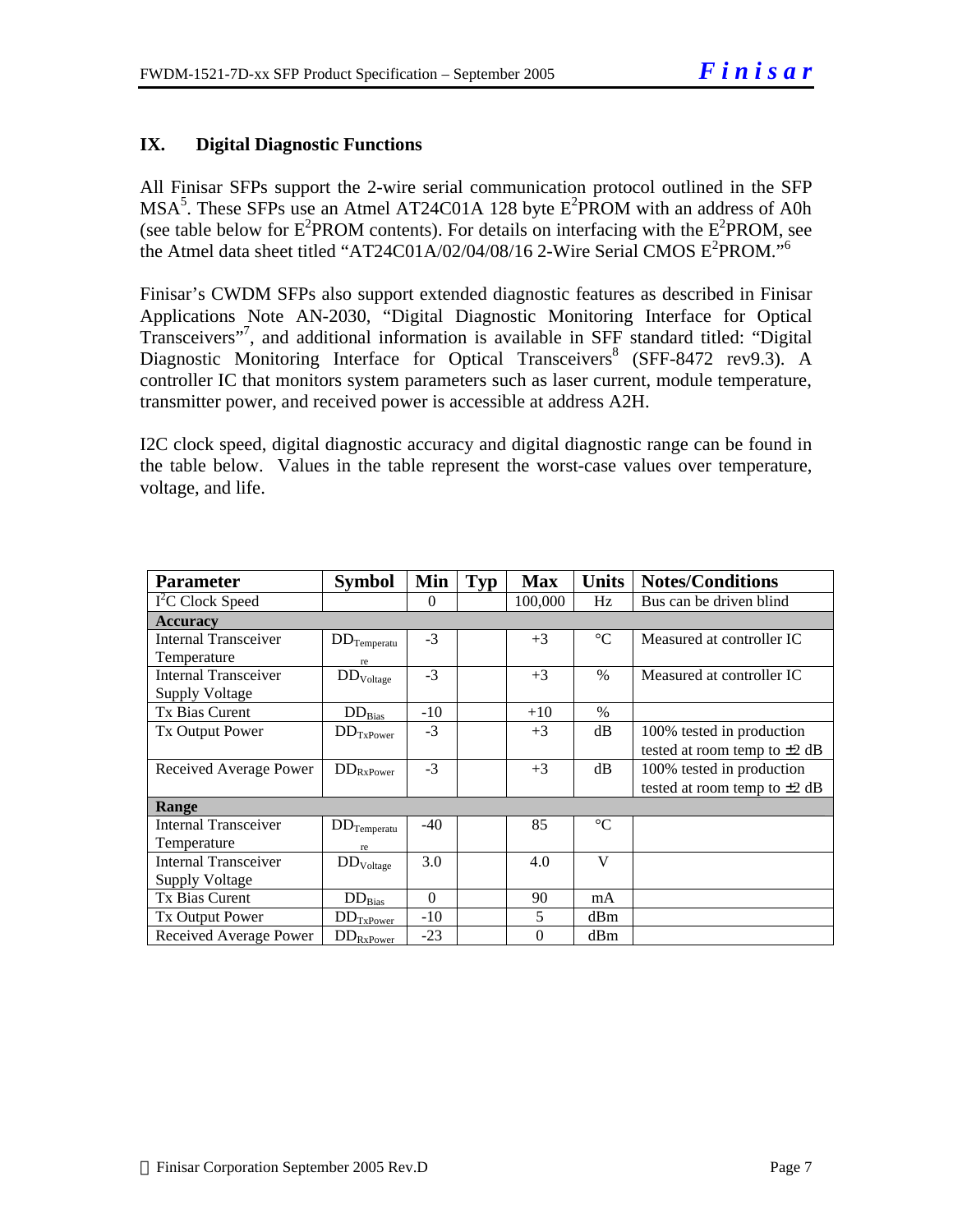## **X. Mechanical Specifications**

Finisar's Multi-rate CWDM Small Form Factor Pluggable (SFP) transceivers are compatible with the dimensions defined by the SFP Multi-Sourcing Agreement (MSA).



 **FWDM-1521-7D-xx Outline Drawing - units in inches [mm]**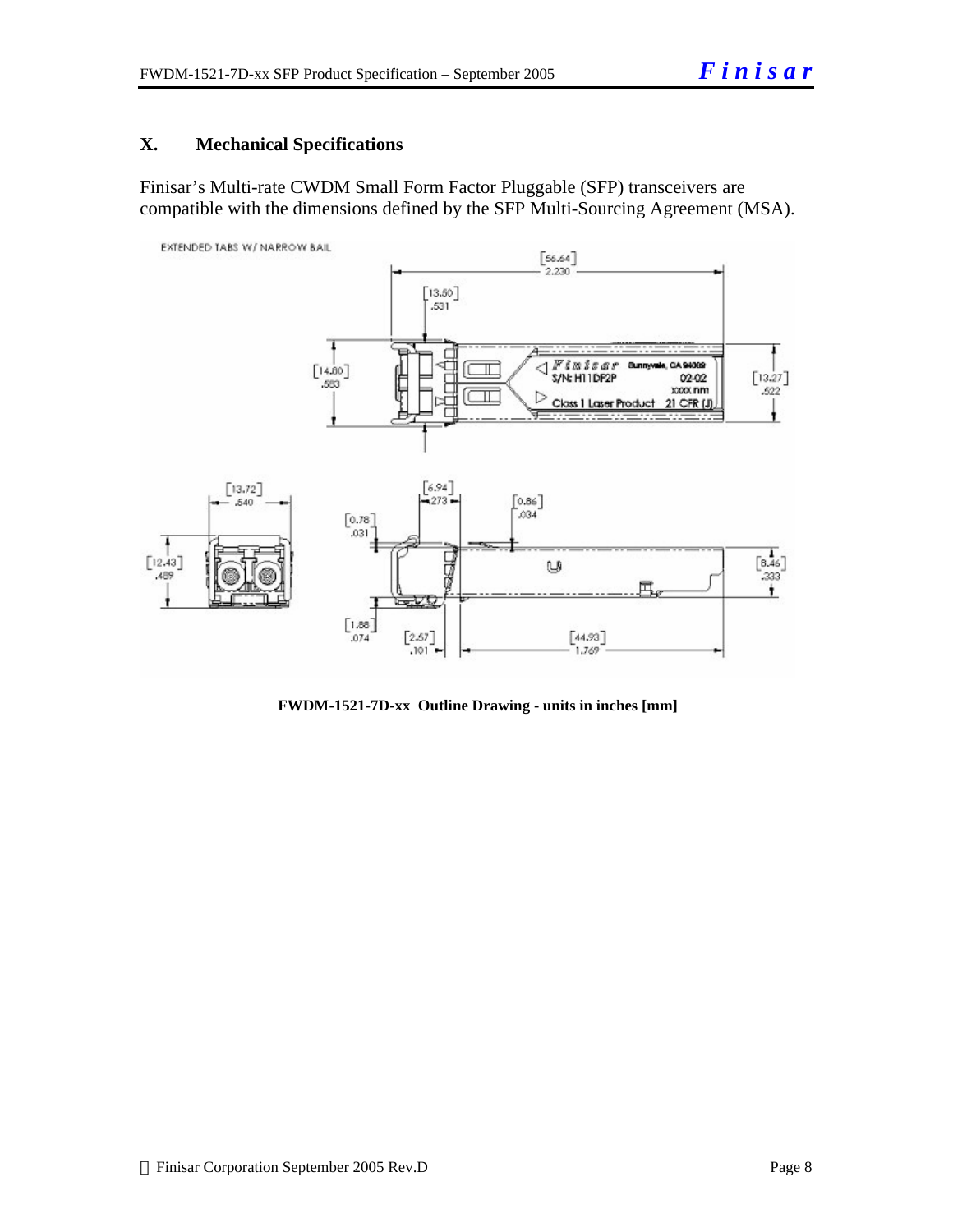

## **XI. PCB Layout and Bezel Recommendations**

 $\hat{\triangle}$ . Through Holes are Unplated Brads and Vias are Chassis Ground, 11 Places /Datum and Basic Dimension Established by Customer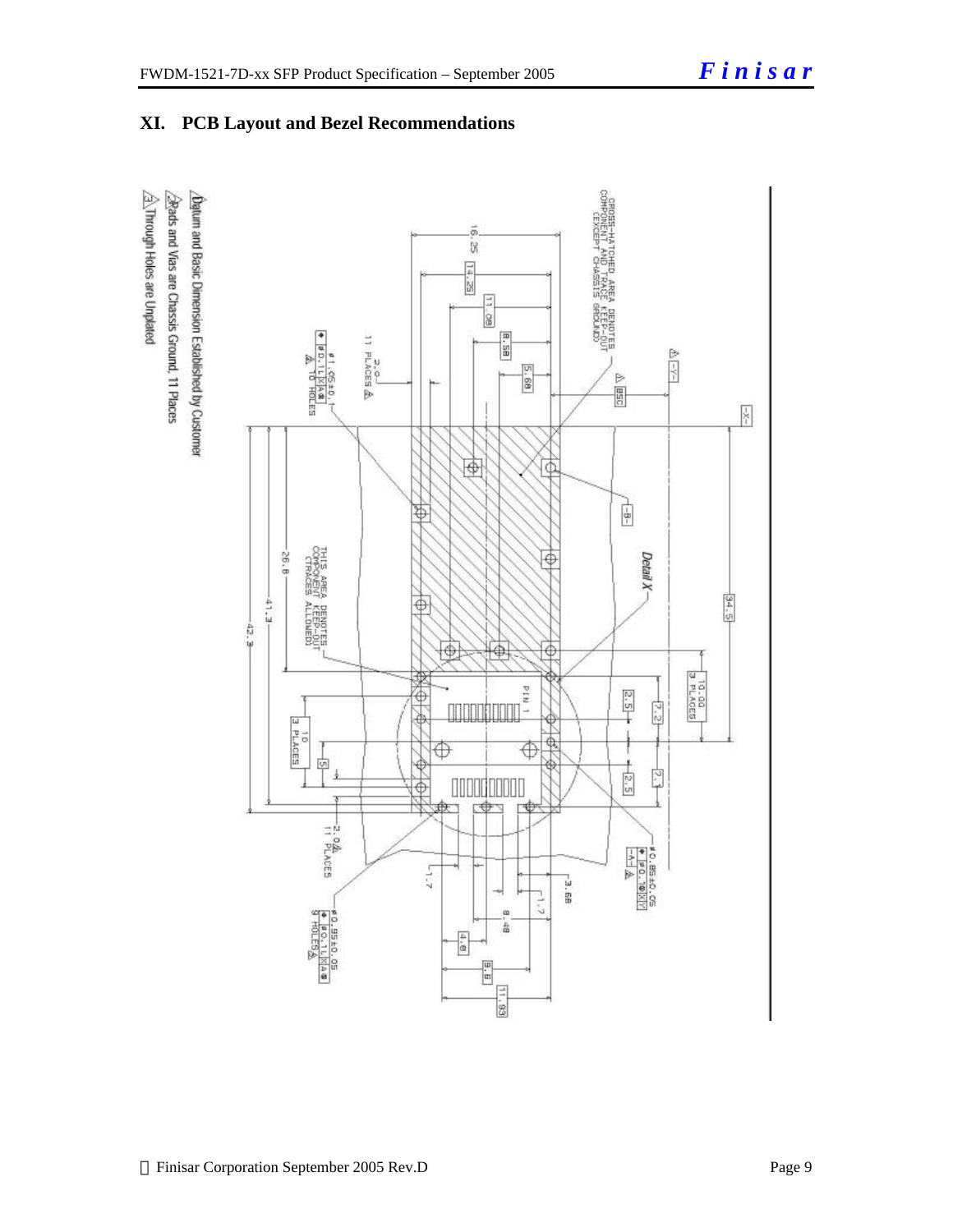